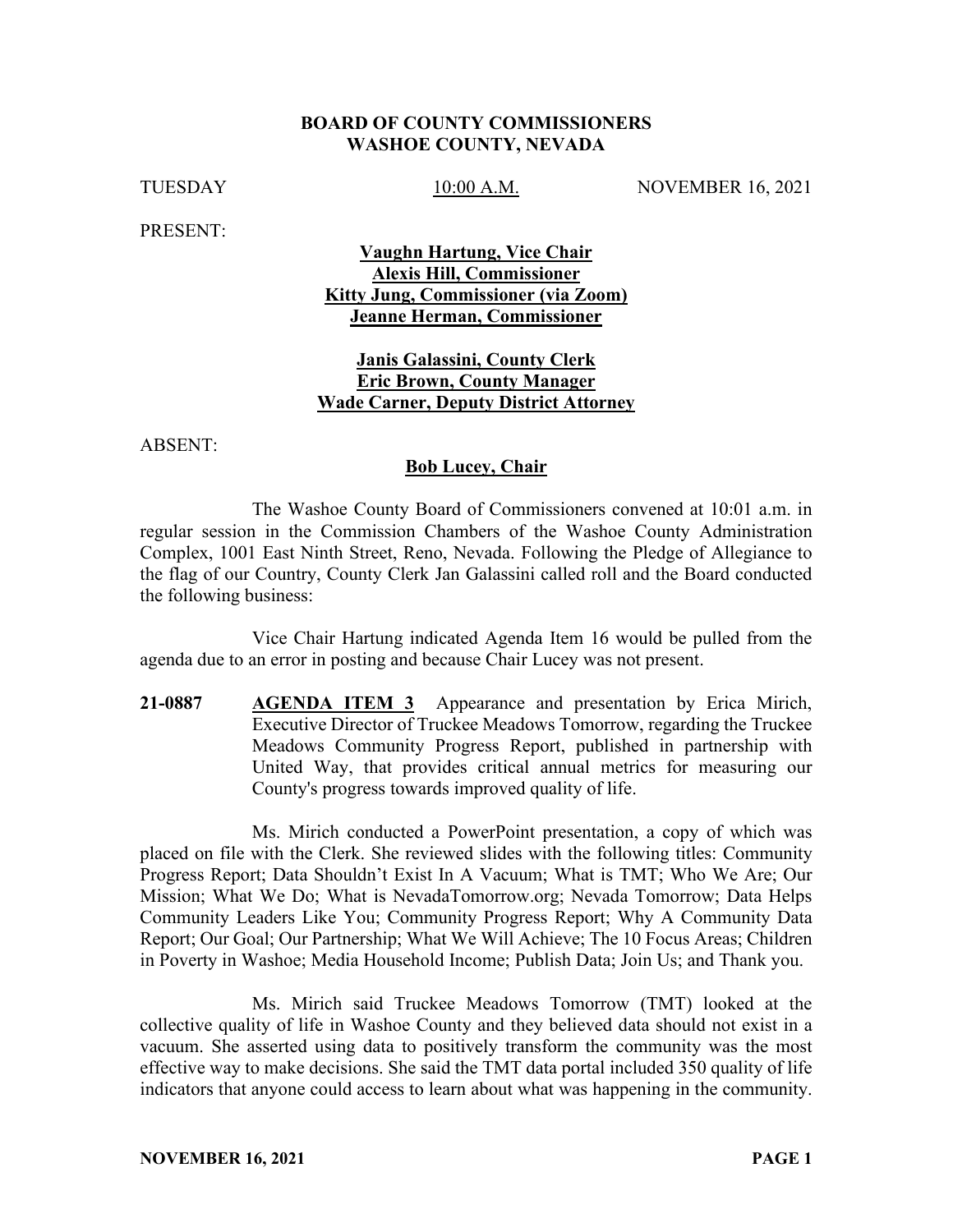She stated TMT planned to publish a community progress report in February and noted other communities published this type of report frequently in partnership with United Way. She mentioned TMT published this report for many years, but they stopped during the last recession and were now renewing the practice. She reviewed some examples of the type of data available on the NevadaTomorrow.org portal and asked whether the County would be interested in sponsoring the report. She indicated TMT sought 10 sponsors with each contributing \$3,000 for a total of \$30,000 for the project. She said TMT had not decided whether the report would be published annually or every other year, but they looked forward to providing this resource for the community.

Commissioner Hill commended Ms. Mirich for highlighting the data portal, noting she spoke with many non-profit leaders who used it. She wanted to ensure the community was aware of how impressive and robust it was and said it was a remarkable resource for people who were writing reports, for students, and for policy makers. She expressed her commitment to supporting the report and was excited the County could utilize it to measure yearly progress and determine how the Board's policies could support a better quality of life for the community.

Ms. Mirich mentioned TMT was available to support specific data needs so the Board could make effective decisions. She said all data sources were high-level and vetted. She stated TMT also used small-scale data from local partners such as the Washoe County School District and the Truckee Meadows Water Authority. Additionally, TMT worked with local non-profit organizations, such as One Truckee River and the Senior Isolation Project to help build custom dashboards to address their specific needs.

Commissioner Jung expressed appreciation for the reinstatement of TMT and for the data portal that provided statistically significant data. She added the data portal was a great source of metrics that could be used to measure progress and she indicated her support for the community progress report. She thought it would help policy makers make sure they were meeting targets and monitoring indicators of success.

Vice Chair Hartung asked about the data collection process and the process TMT used to ensure the data was accurate. Ms. Mirich replied TMT used both large-scale and small-scale data. The large-scale data came from fully vetted published data sets such as the Nevada Governor's Office of Economic Development, the American Community Survey, statewide youth behavioral risk surveys, and other large governmental organizations and agencies, while the small-scale data came from local sources. As an example, she would be meeting with Washoe County's Built for Zero team to learn more about the homelessness data they were collecting. TMT believed both large-scale and small-scale data should be considered. All data sources were imported into their system, so it was presented in a similar way rather than requiring research through many different websites. She noted all data was linked to the original data source so anyone wishing to investigate further could do so. She stated TMT did not make assumptions about the quality-of-life indicators, they simply provided the data.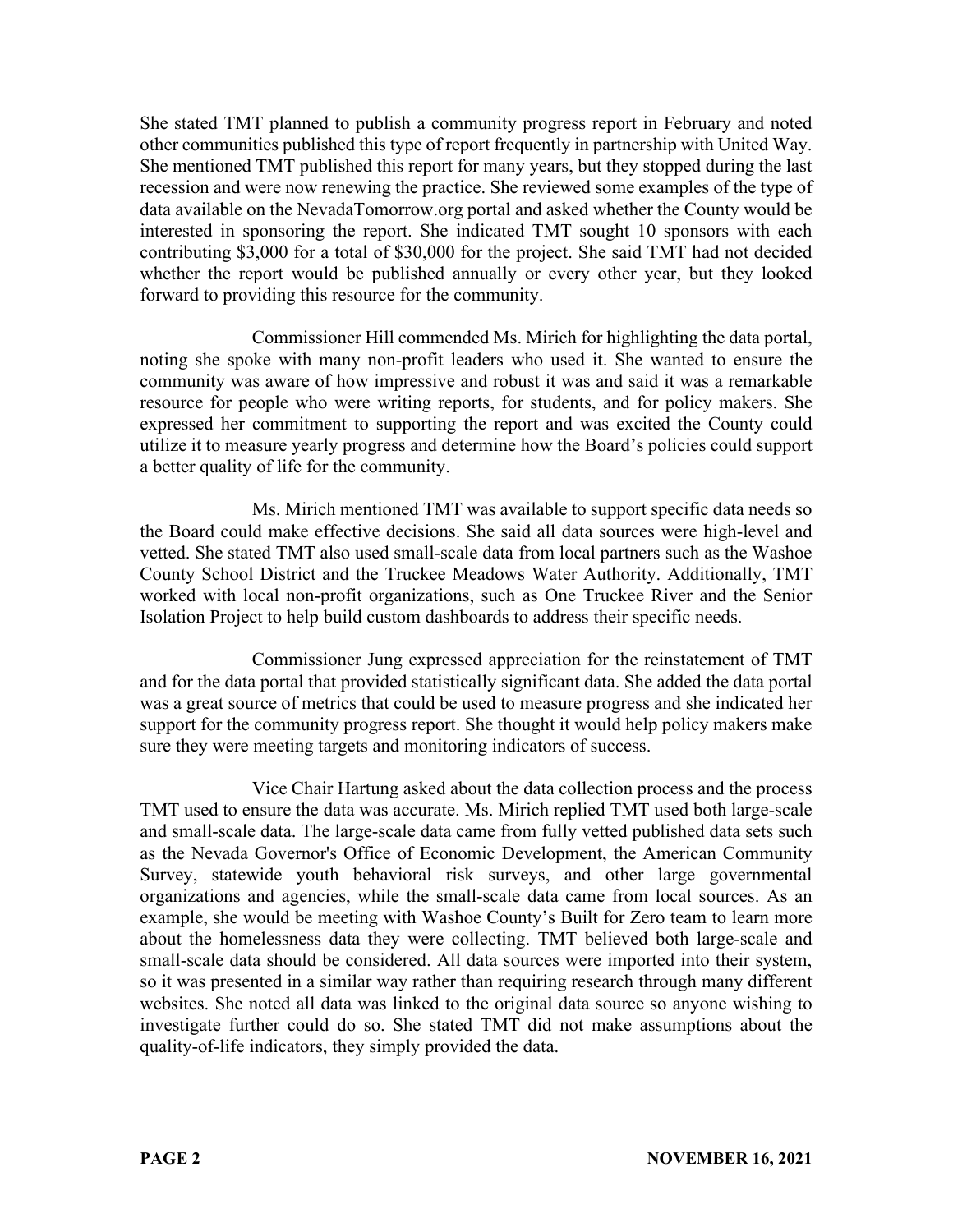Vice Chair Hartung noted some inaccuracies existed in published data sources. Ms. Mirich said data with those types of errors were annotated so anyone reviewing the data could consider the additional information. TMT was amenable to evolving and making sure the data was useable and beneficial to the people who needed it most. She noted large-scale data tended to be highly vetted, but it was also delayed, while small-scale data was timelier, but not necessarily as accurate or highly vetted.

There was no public comment or action taken on this item.

**21-0888 AGENDA ITEM 4** Recognition and presentation of awards to Washoe County's 2021 Impact Award Winners for the categories of Manager's Award, Quality Public Service, Integrity and Effective Communication.

County Manager Eric Brown noted the COVID-19 pandemic prevented Washoe County's 2020 Impact Awards, which were usually recognized at an event. He said staff was not comfortable organizing an in-person event for 2021, so award winners would be recognized at the meeting. He said the awards allowed self-nominations by various County departments and the response to the pandemic was used as the primary comparison tool for evaluating entries. Department heads selected winning teams for three categories: Quality Public Service, Integrity, and Effective Communication, and the Manager's Award represented all of Washoe County's values.

Mr. Brown recognized the Washoe County Health District as the winner of the Manager's Award for their response to the pandemic on multiple fronts. The award recipients for the three award categories were:

Quality Public Service Award

- 1. Sheriff's Office Community Emergency Response Team program
- 2. Registrar of Voters
- 3. Library System

Integrity Award

- 1. Technology Services
- 2. Clerk's Office
- 3. Juvenile Services

Effective Communication Award

- 1. Health District and Washoe311
- 2. Technology Services GIS
- 3. Community Services Department

There was no public comment or action taken on this item.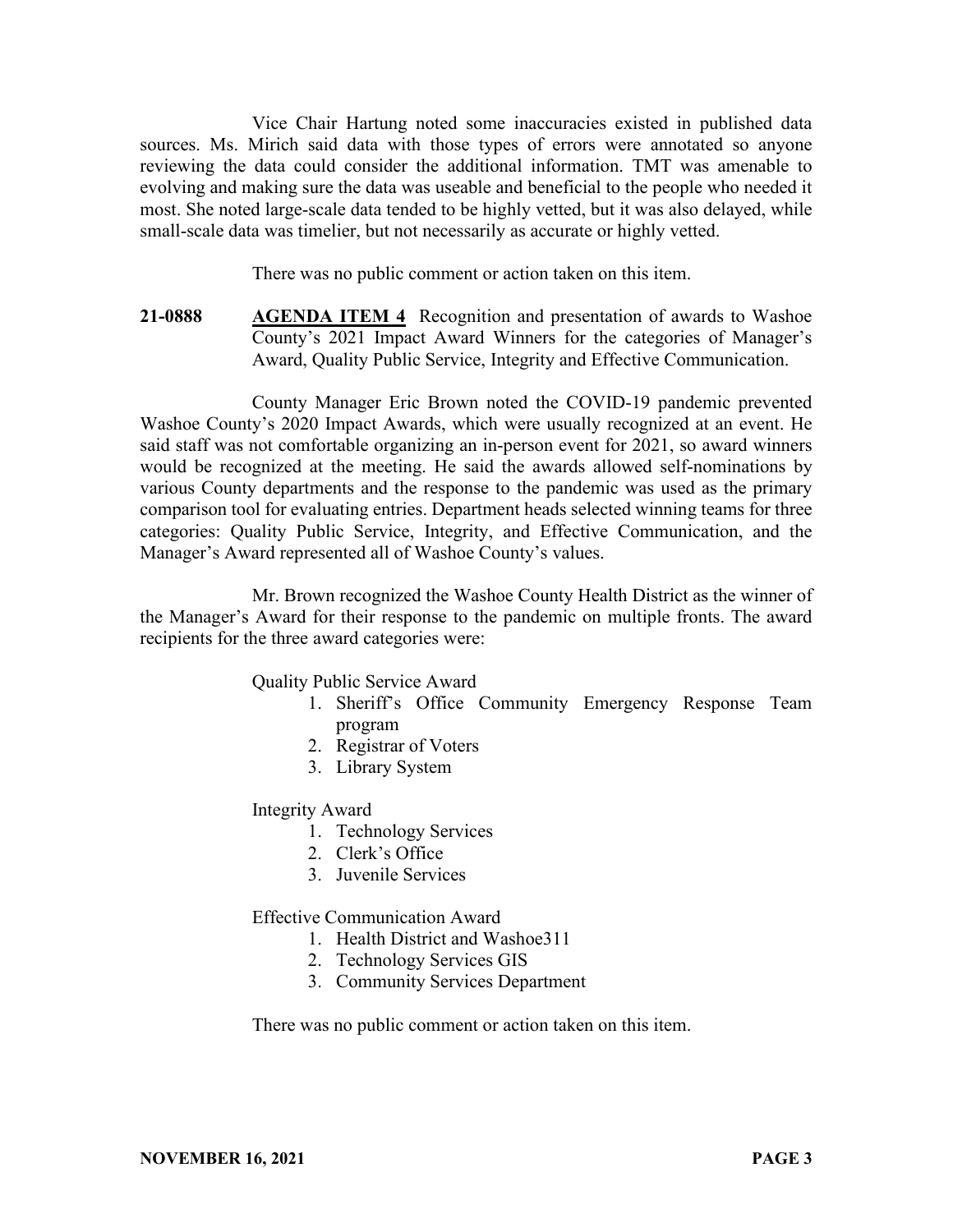#### **21-0889 AGENDA ITEM 5** Public Comment.

Ms. Donna Clontz provided a handout, which was distributed to the Board and placed on the record. She thanked this Board for the support it provided to the Washoe County Senior Advisory Board (SAB), of which she was a senior member. She spoke about the SAB, saying it was a robust board and had many new members, including a new chairperson. She mentioned a letter had been emailed to the Board of County Commissioners. The SAB had a meeting related to the American Rescue Plan Act, noting the letter she spoke of contained information related to ideas for using those funds. She mentioned working on the Age Friendly Project which coincided with the Truckee Meadows Tomorrow quality of life studies being performed. She said the SAB was helping seniors find housing and other needed resources.

Ms. Susie Howell spoke about the number of deaths reported on the Governor's website and stated the number represented only one percent of the true results. She opined the vaccine had killed more people in the past eight months than any other vaccine in the past 30 years. She stated the top scientist from Pfizer sent out an article about the stages of a pandemic, and said the world was in stage five. Stage one exploited the shortage of food and goods; stage two caused paralysis of the economy; stage three exploded unemployment; stage four administered the third dose of the poisonous shot; stage five imposed compulsory vaccinations; stage six amplified myths about variances; stage seven demonized the anti-death shot; stage nine imposed digital identity; and stage ten established marshal law.

Mr. Nicholas St. Jon displayed an image of a billboard that said the vaccine was fully FDA approved, but he opined the statement was false advertising and wondered what the County could do to prevent this. He noted the only vaccination that was fully approved was in Germany. He alluded to an email he sent to Vice Chair Hartung related to redressing grievances and explaining the meaning of redress. He wanted a resolution to prohibit vaccination passports and to stop vaccinating children. He displayed a copy of a response he received from staff, a copy of which was placed on file with the Clerk.

Ms. Melanie Sutton noted the COVID-19 (C19) shutdown was on day 615. She demanded an end to the public health emergency, the prohibition of mandatory vaccinations, vaccination passports, mask mandates, the promotion of good health and therapeutic treatments for C19, and acknowledgement that C19 was an endemic not a pandemic. She mentioned awards were recently presented to the Health District rather than providing them with therapeutics to treat people.

Mr. Donald Fossum spoke about the content of Ms. Erica Mirich's presentation expressing excitement about the possibility of election integrity. He mentioned a football player from North Valley's High School tested positive for C19, resulting in the entire team being unable to play. He said 11 members of the football team attended a meeting at the high school called by Mr. Joe Rodriguez to protest football games being cancelled due to C19. He wanted to know how medical staff knew the difference between C19 and the flu. That question, he said, was not answered.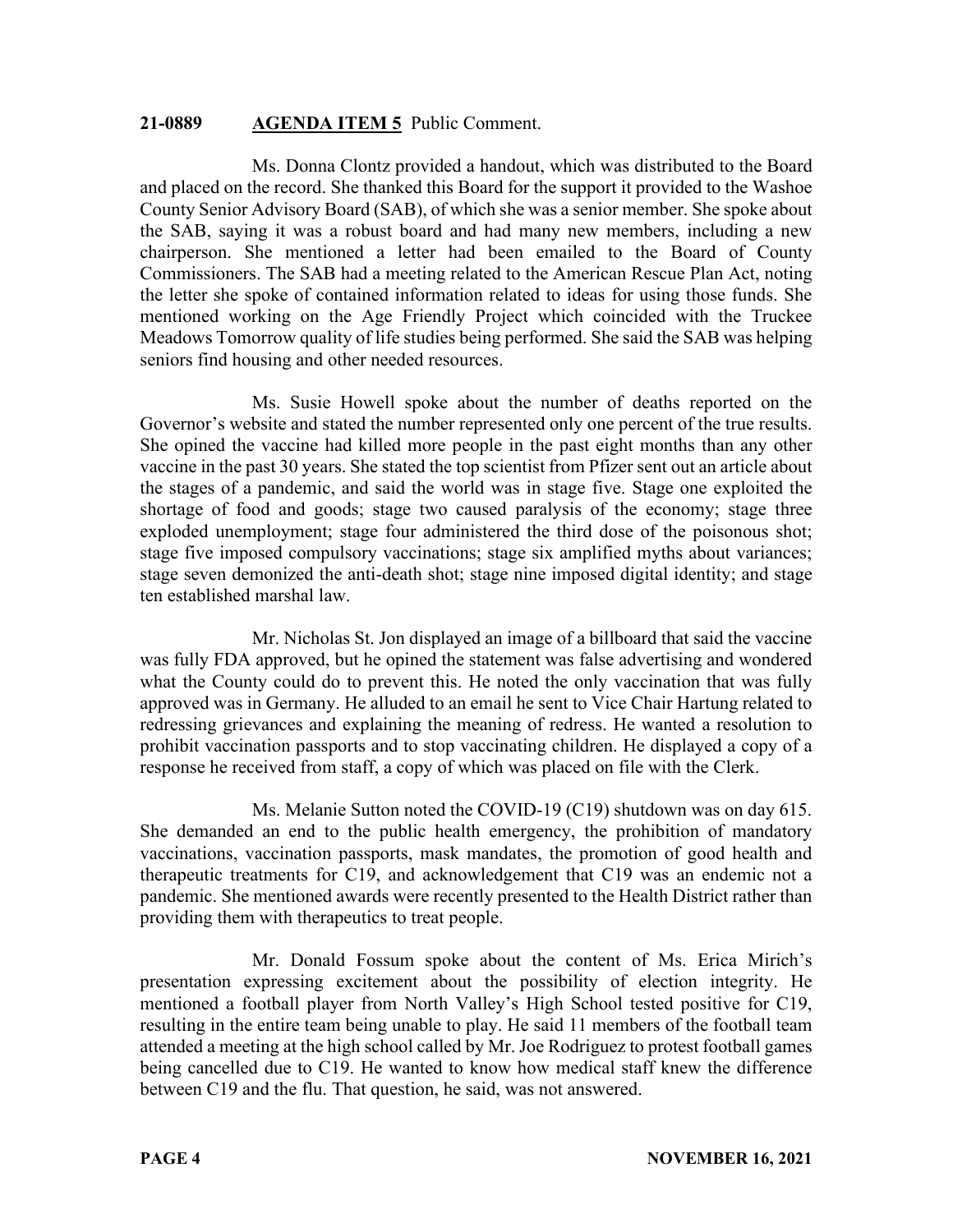Ms. Ann Sweder expressed concern about C19 continuing for more than a year, saying southern borders were open allowing illegal citizens across who had C19 and were not vaccinated. She opined the C19 vaccine was a shot and not a vaccine, saying vaccines prevented individuals from getting the disease and she believed people were being used for medical experiments. She wanted people to be allowed to have the drugs that would cure C19, and the public health emergency to end.

Mr. Chris Fuqua, Vice President of Teamsters Local 533, stated the Regional Transportation Commission (RTC) did not have a quorum during their recent meeting. He spoke about an RTC strike against Keolis Transit, saying it could have been prevented. The strike affected many people in the community. He stated that more than forty outstanding arbitrations were open against Keolis Transit regarding unfair labor charges and Keolis Transit needed to be replaced. Employees needed to receive better wages and pensions that they deserved. He asserted the Teamsters would hold RTC accountable if Keolis was not held accountable.

Mr. Bruce Foster asked the Board to declare an end to the public health emergency, prohibit C19 vaccines, and ban vaccination passports. He wanted to attend a basketball game recently but was unable to because he was not vaccinated. He asserted he had C19 and now had immunity to it. He thought masks did not work and should not be mandated and doctors should be allowed to prescribe Ivermectin to people who needed it.

Ms. Erin Massengale requested a resolution to end the public health emergency and ban vaccination passports, believing they promoted segregation and discrimination based on medical status and had no place in a free society. She spoke about the efficacy of C19 vaccinations and opined that vaccinated individuals could contract and spread the virus even to other vaccinated individuals.

Mr. Wayne Gordon spoke about the process for passing a new law stating that a mandate was not a law. He asserted Dr. Fauci provided false information and thought he was working in Wuhan, China with virus' being transmitted through the air. He stated President Obama had instituted a moratorium in 2014 related to gain of function but indicated that did not stop Dr. Fauci. He claimed this resulted in a cover up of his work at the Wuhan virus lab in 2015.

County Clerk Jan Galassini stated emails were received from Ms. Janet Butcher and Ms. Hawah Ahmad, which were placed on file.

#### **21-0890 AGENDA ITEM 6** Announcements/Reports.

Commissioner Hill thanked the Board for its support of the Tahoe Prosperity Center's workforce housing study performed in Incline Village and Crystal Bay. She noted the report would be emailed to the Board and if there was interest, a presentation could be conducted. She asserted that great recommendations and findings were determined to ensure the backbone of Tahoe's economy had places to live. She requested affordable housing be included as a topic for discussion during the planning of 2022 goals.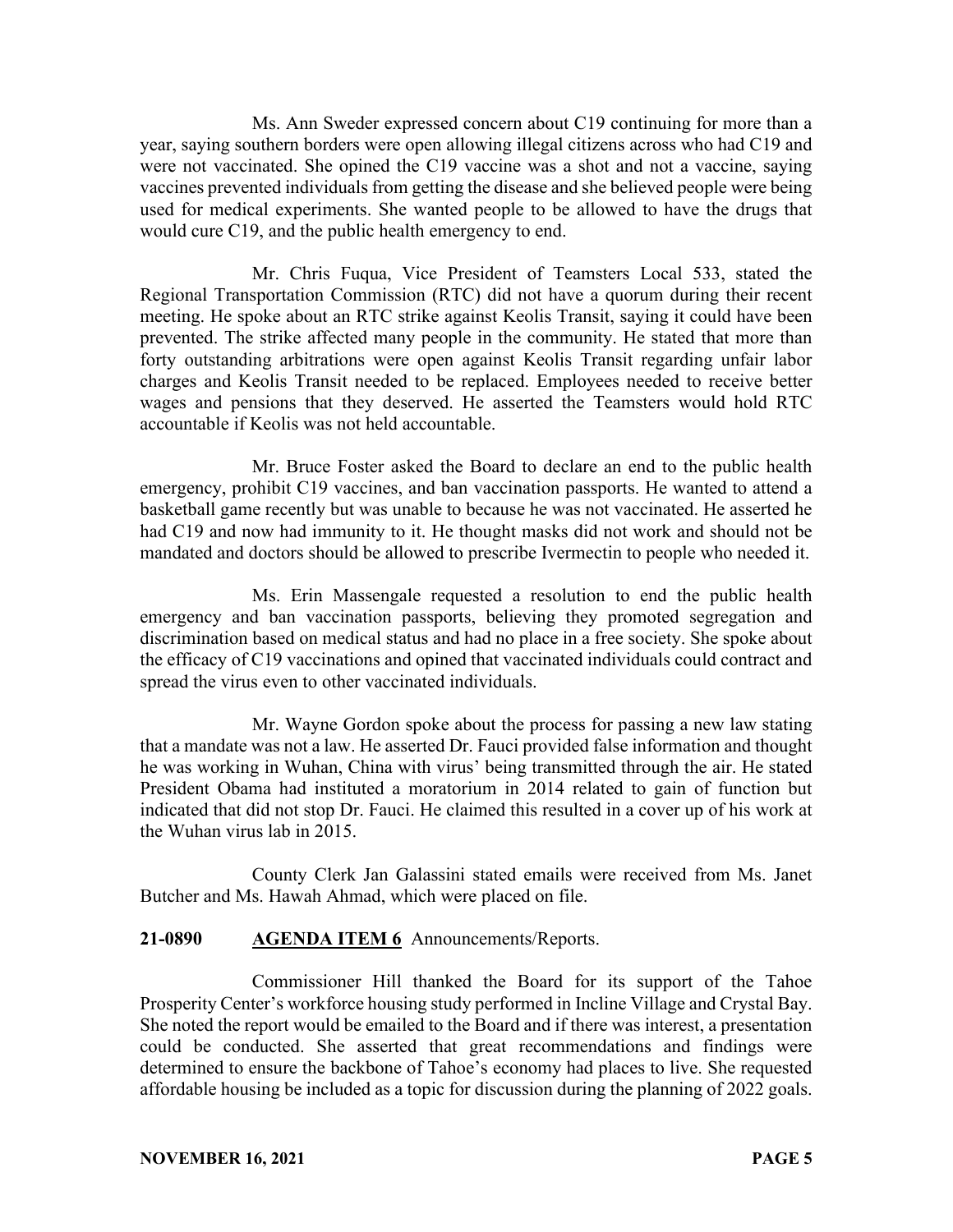Commissioner Jung spoke about the letter from the new Chair of the Senior Advisory Board (SAB), Ms. Hawah Ahmad, which addressed critical needs for the American Rescue Plan funding and said she forwarded the letter to the County Manager. She asserted the SAB was one of the most active and effective boards she served as a liaison for.

Commissioner Herman mentioned a dangerous school zone and an issue with Waste Management. She provided information about both issues to County Manager Eric Brown. She requested the Board approve a resolution to end the public health emergency in Washoe County.

Vice Chair Hartung addressed an item from the November 9 meeting and wanted to acknowledge a grant Commissioner Jung provided to the Glenn Duncan Science, Technology, Engineering, and Math Academy for the completion of a mural.

Vice Chair Hartung mentioned he attended the funeral for Norm Dianda, founder of Q&D Construction, saying many community members attended as Mr. Dianda and his late wife Laura had been forces in the community.

Vice Chair Hartung addressed a parking issue at Shaw Middle School in the afternoon when parents were picking up their children, saying parents were forced to park at the Eagle Canyon Park and on the walking path because a pickup location was not provided. He opined safety measures needed to be addressed and resolved.

Vice Chair Hartung said a comment had been made about this Board not appointing an alternate to the Regional Transportation Commission (RTC) and he was unsure why this had not happened. He mentioned that Chair Lucey and Councilwoman Naoma Jardon were out of town and were unable to attend the RTC meeting. He apologized for the oversight and the lack of a quorum at the last meeting. He stated Nevada Association of Counties (NACO) and RTC had scheduled meetings at the same time, and said he needed to attend the NACO meeting as redistricting would be discussed. He asserted an alternate needed to be appointed immediately.

\* \* \* \* \* \* \* \* \* \* \*

Vice Chair Hartung reopened item 6 for additional comments.

Vice Chair Hartung wanted staff to provide information about the role of Washoe County in the public health emergency and mandates from Governor Steve Sisolak that Washoe County was required to uphold.

Commissioner Jung asked for the District Attorney's Office to provide a primer of Constitutional Rights and who owed individuals those rights. She thought it was important to provide this information from a subject matter expert and would help people determine roles and goals, along with the consequences.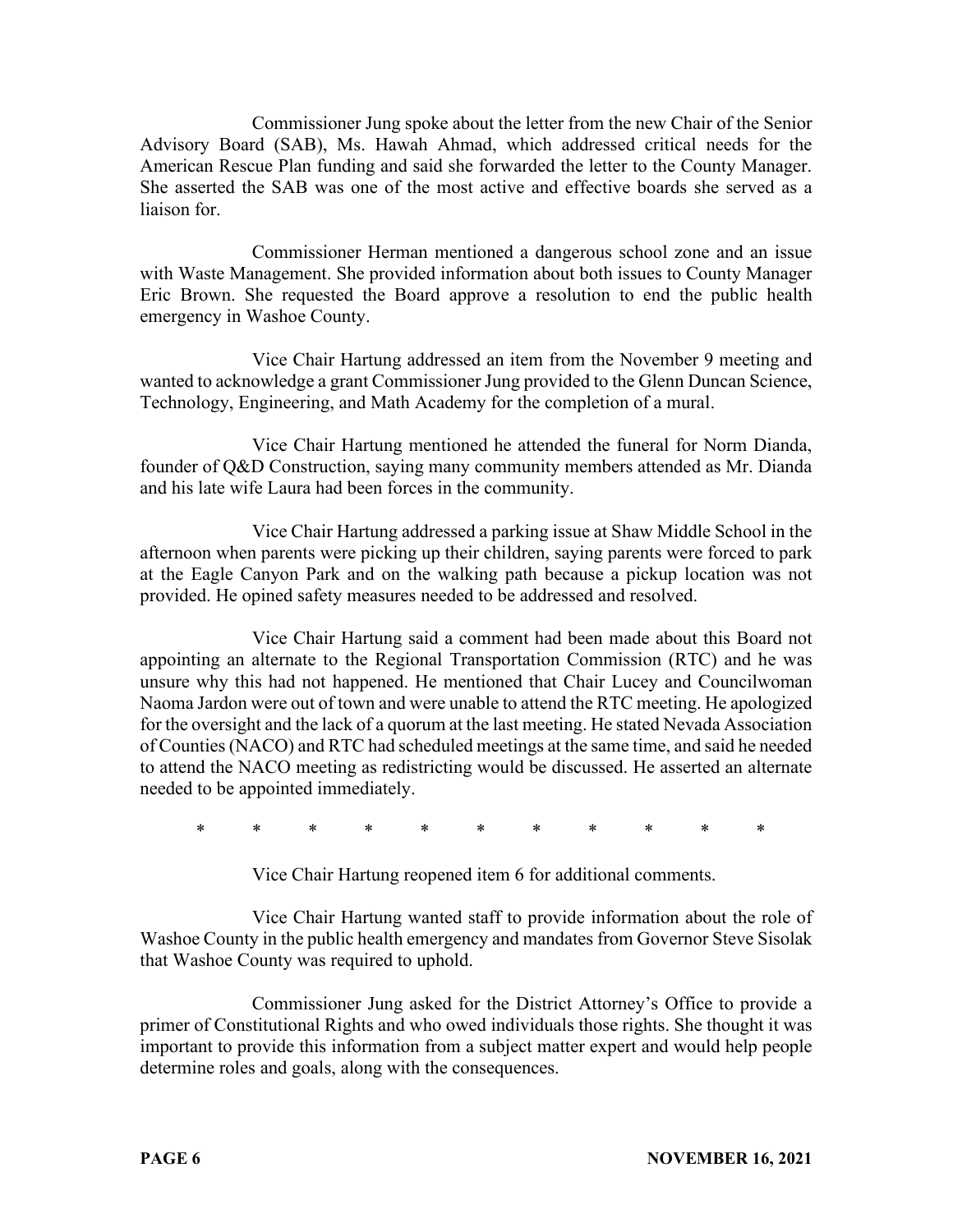**21-0891 AGENDA ITEM 7** Presentation and discussion by Washoe County Library Director Jeff Scott, regarding the ACT (American College Testing) Work-Ready Communities Initiative to include an explanation of the program, Washoe County's involvement, and next steps in the initiative. (All Commission Districts.)

Mr. Scott conducted a PowerPoint presentation, a copy of which was placed on file with the Clerk. He reviewed slides with the following titles: Work Readiness; What is ACT Work Keys; ACT Goals; Work Keys; Work Ready Communities; WorkKeys Curriculum; National Career Readiness Certificate; Nevada Work Ready Communities; Leadership Team; Core Team; Secrets to Success; and Thank you.

Mr. Scott said the ACT testing program provided three different tests, one for college opportunities and two for employment opportunities. The Job Keys test ensured individuals had a third-grade reading proficiency and a seventh-grade math proficiency. Individuals who were unable to pass the test would be referred to adult basic education services available through Truckee Meadows Community College and the Northern Nevada Literacy Center. The WorkKeys test was a three-component test which could be taken from anywhere. A certified business could test employee potential from anywhere by connecting through the online system. He said administering the tests made it more likely for employers to hire better candidates and retain them longer, which saved money in the long term. He noted the ACT WorkKeys testing process was similar to other vocational testing available through the libraries. The process would connect the local workforce with businesses ensuring that employees were a good fit. This program made it possible for employees to acquire the skills needed to become workforce ready.

Vice Chair Hartung mentioned many community members were interested in opening small businesses, but they lacked the knowledge to do so. He believed one skill that was necessary was the understanding of how a small business operated. Mr. Scott said the library reference desk provided information about creating a small business. He said the Library was working on their strategic plan, so they could explore options for providing more support for entrepreneurs.

Commissioner Hill agreed with Vice Chair Hartung's suggestion. She asked what the Board could do to support the effort. Mr. Scott said the leadership team would convene after this presentation and they would discuss the next steps for integrating the program with local businesses and the Washoe County School District. The ACT WorkKeys would be an alternative to college for students who chose to forgo college and enter the workforce directly.

Commissioner Herman mentioned she was a member of Nevadaworks, noting the ACT testing program would be a good fit. Mr. Scott said Sierra View Library was located next to the American Job Center and they worked closely with them.

Commissioner Jung commended library staff, noting the Washoe County Library had a long history of adaptability. She recalled that library staff appeared before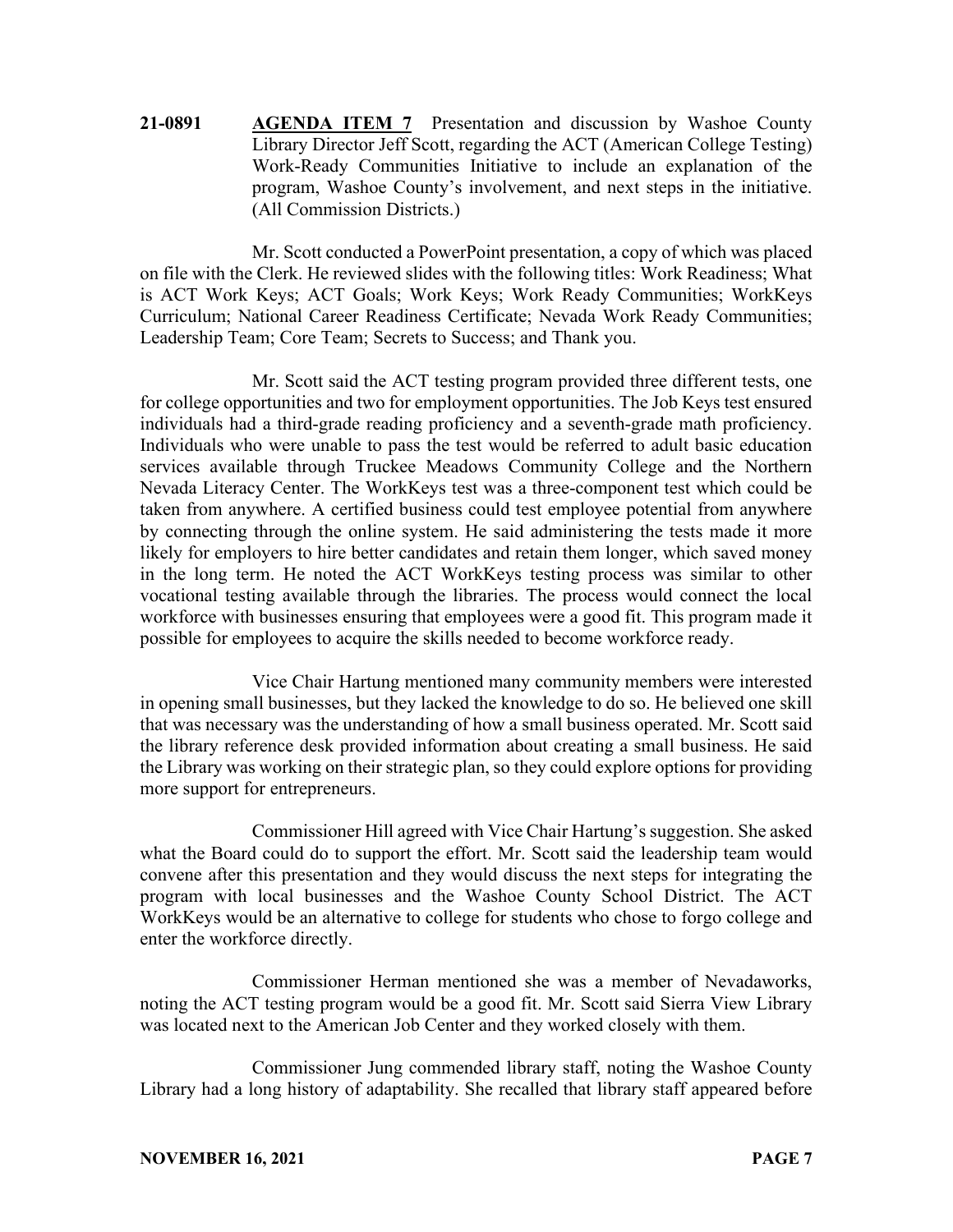the Board after the great recession to report their efforts on helping people navigate the job search process. Most recently library staff helped the with contact tracing efforts during the COVID-19 surge. She observed that library staff was very committed to the community, and they always helped to resolve issues faced by community members. She noted Commissioner Hill had been instrumental in the reopening of libraries to a 7-day schedule. Vice Chair Hartung agreed with Commissioner Jung's comments about library staff adaptability.

There was no public comment or action taken on this item.

**21-0892 AGENDA ITEM 8** Presentation by Chief Deputy Greg Herrera regarding the nuisance property at 320 Quartz Lane and surrounding areas concerning ongoing efforts working with Waste Management. Community Services Department - Code Enforcement, Washoe County Sheriff's Office and the Office of the County Manager to provide updates. Presentation may include ongoing abatement efforts and past declaration of nuisance.

Chief Deputy Herrera introduced Captain Marc Bello, saying they had been working on the illegal dumping issue on Quartz Lane and indicated it was as bad as people said. The Sheriff's Office was involved in nuisance issues and illegal dumping throughout the County, but Quartz Lane had been on their radar for quite a while. He mentioned the Commissioners were sent an action plan for cleanup efforts, which included the Statutes, but due to the complexities of the location, much of the area was private property. He indicated that the area was cleaned up about a year ago and occasionally they would have an abandoned vehicle towed, but in order to mitigate risks on private properties, certified letters were sent to the property owners requesting permission to enter and remove dumped items. He stated some residents had responded and granted permission, but the certified letter sent for the parcel with the largest amount of dumping had been returned.

Vice Chair Hartung asked for clarification about the parcels being private property, saying he thought the Sheriff's Office did not have the authority to remove items from the property without the owner's permission. Chief Deputy Herrera confirmed that was correct. He spoke about this being a community problem and said over the recent years they worked with residents by sending certified letters attempting to contact property owners. He noted they did their due diligence without successfully reaching property owners and had to consider the safety aspect of abandoned vehicles, so the Sheriff's Office chose to remove them without owner permission. He stated notices were posted on abandoned vehicles at 320 Quartz Lane and they recently started working on cleanup efforts. He noted that over the past weekend they arrested an individual for illegally dumping on Quartz Lane.

Captain Bello thought the key to ensuring this area did not become an issue again was communication. He said the bulk of his career had been in operations and noted this division had not been involved with the community. He thought getting the community engaged could encourage residents to be involved. He asserted officers could not be everywhere, so it was important for residents to make calls about illegal dumping.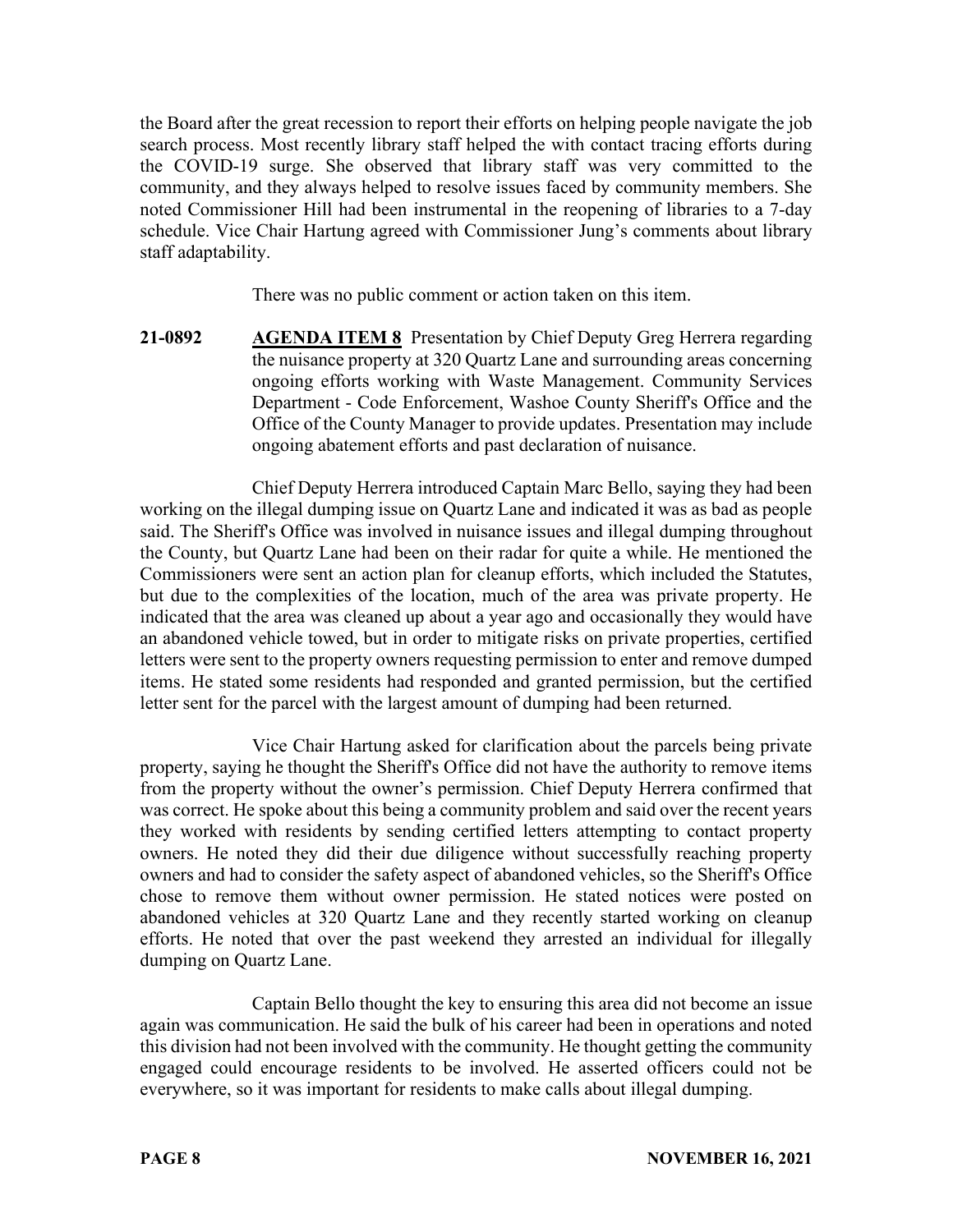Chief Deputy Herrera displayed images of some of the vehicles dumped on Quartz Lane, copies of which were placed on record with the Clerk. He stressed the process of removing abandoned vehicles was not simply towing vehicles away; fluids needed to be drained, and appliances removed from recreational vehicles. He noted the Department of Motor Vehicles played a major role in the process by providing junk titles for abandoned vehicles. Many tires had been dumped in this area and they had arranged for a local company to take the tires at a reasonable cost. Captain Bello stated some vehicles were occupied by individuals experiencing homelessness, so the Sheriff's Office had been out there providing resources and cleaning up.

Vice Chair Hartung thought the penalties for nuisances should be harsher to discourage people from illegally dumping. Chief Deputy Herrera agreed, explaining they struggled in that area. He thought Nevada Revised Statute (NRS) needed to be more lenient to allow law enforcement to obtain information about registered owners of vehicles in order to force accountability.

Vice Chair Hartung wanted a multijurisdictional discussion to occur with Waste Management (WM) about their role in the community. He opined dumping was expensive and he thought there were many reasons why illegal dumping happened. He asked for a list of changes in Code that would be useful to the Sheriff's Office and said he would meet with stakeholders to discuss the issues.

Chief Deputy Herrera indicated the Sun Valley General Improvement District had been a great resource and they could not have completed much of the cleanup without them. Captain Bello announced he would be happy to have conversations with WM, saying they had been helping by providing dumpsters for cleanup efforts and allowed them to take larger vehicles to the Lockwood Dump once fluids were removed. He stated he would speak to them about being more involved in the cleanup efforts. Vice Chair Hartung stated that many times illegal dumping occurred on private property, not just on public land.

Commissioner Hill wondered about working with the Legislature to determine changes that could be made to NRS and believed the Cities of Reno and Sparks would sponsor a bill with the County.

Commissioner Herman thanked the Sheriff's Office for all the work they had done to resolve this difficult situation.

Commissioner Jung thought people did not know which law enforcement agency to call if they witnessed illegal dumping. Captain Bello indicated people should call 911 if there was a crime in progress, noting a non-emergency number was also available. Commissioner Jung stated residents complained they did not receive a response from the non-emergency line. She thought Keep Truckee Meadows Beautiful (KTMB) could establish a hotline for people to call. She asserted the process needed to be clearer for residents to report illegal dumping and thought people should be able to call one number to report incidents.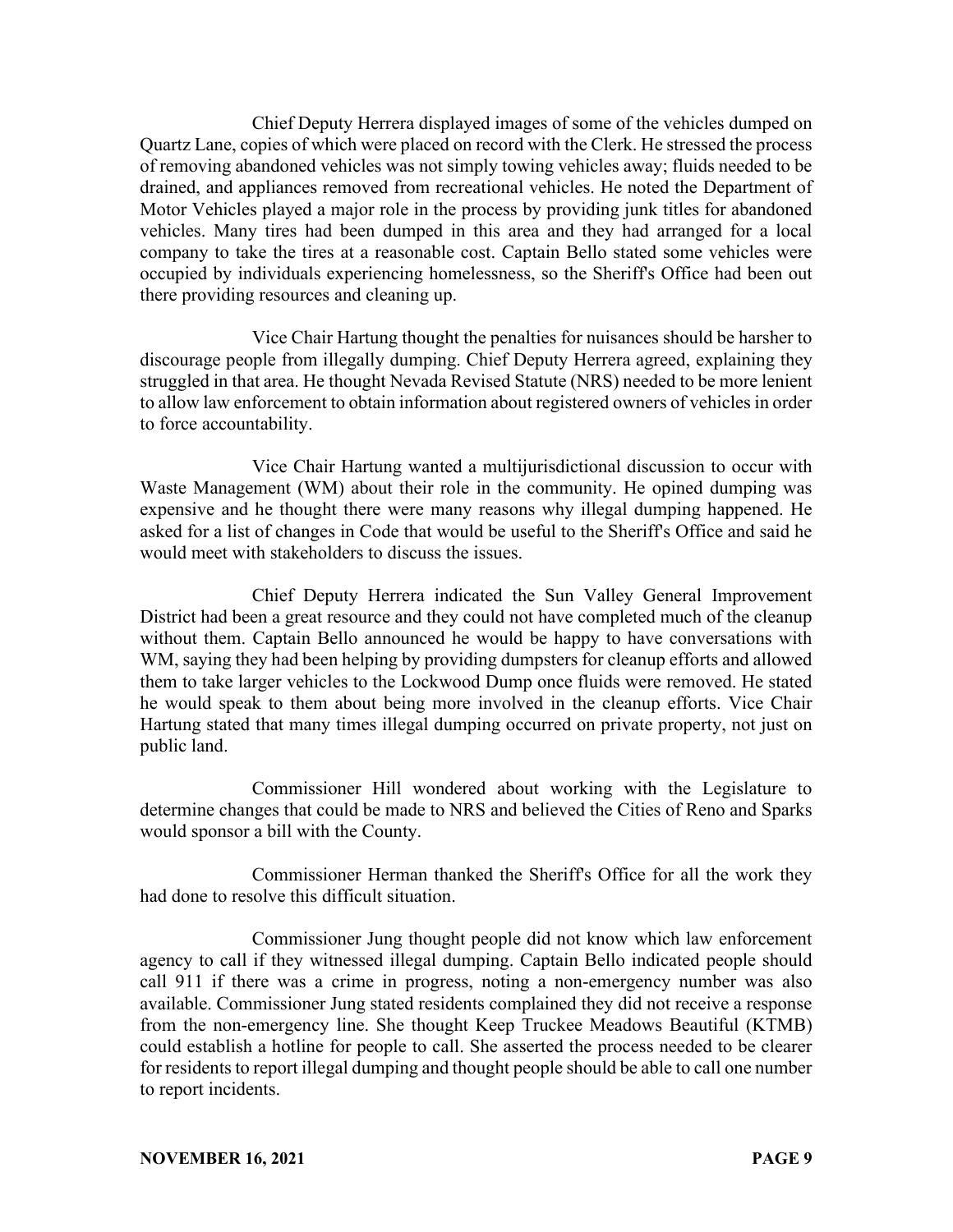Commissioner Jung wanted an attorney client meeting with the District Attorney's Office to discuss the consequences of removing waste from private property where an owner was not residing on the property. She asked whether the owner of 320 Quartz Lane occupied the residence. Chief Deputy Herrera indicated the property was owner occupied. Commissioner Jung wanted more discussions to occur in a closed meeting as this issue had been happening for more than 14 years.

Vice Chair Hartung indicated Commissioner Hill informed him there was an established illegal dumping hotline at 775-329-DUMP and involving KTMB was a good suggestion. He wondered whether WM would be willing to provide dumpsters to communities so people who did not have the means to transport items to the dump could dispose of them easily and legally.

There was no public comment or action taken on this item.

**21-0893 9A1** Proclaim the week of November 15-21, 2021 as National Apprenticeship Week.

Commissioner Hill read the proclamation and presented it to Building and Construction Trades Council Secretary-Treasurer Rob Benner and Director of Communications Wendy Stolyarov, Northern Nevada Apprenticeship Coordinators Association President Randy Canale, and UA Local Plumbers and Pipefitters 350 Secretary Chad Roukey.

Mr. Canale expressed appreciation for the recognition of the importance and value of apprenticeship programs. He provided documents, which were distributed to the Board and placed on record with the Clerk. He spoke about the information provided, stating the importance of teaching skilled trades to the upcoming generations to continue advancement in technology. He invited the Board to visit their multi-million-dollar training centers. Training in advanced techniques allowed them to provide skills to people to build high-quality facilities in order to bring sought after businesses to the area. He explained this was not an alternative to college, it was college and students could earn an associate degree while being paid to learn a skilled trade. He said a partnership had been established with the Washoe County School District, and they were seeking grant funding to assist with the Northern American Building Trades Multi-Craft Core Curriculum, a preapprenticeship program that would be taught in career and technical education classes to create an easier pathway to these programs.

Mr. Roukey wished they could have brought some of the apprentices to tell their stories but said everyone was working. He explained that he went through the apprenticeship program in 1999 and raised his four children in the community working with this program, and now was giving back by teaching apprentices. He expressed appreciation for being a direct product of the apprenticeship program.

Mr. Rob Benner expressed excitement about this being apprenticeship week but more so, because President Joe Biden had signed a \$1 trillion infrastructure package,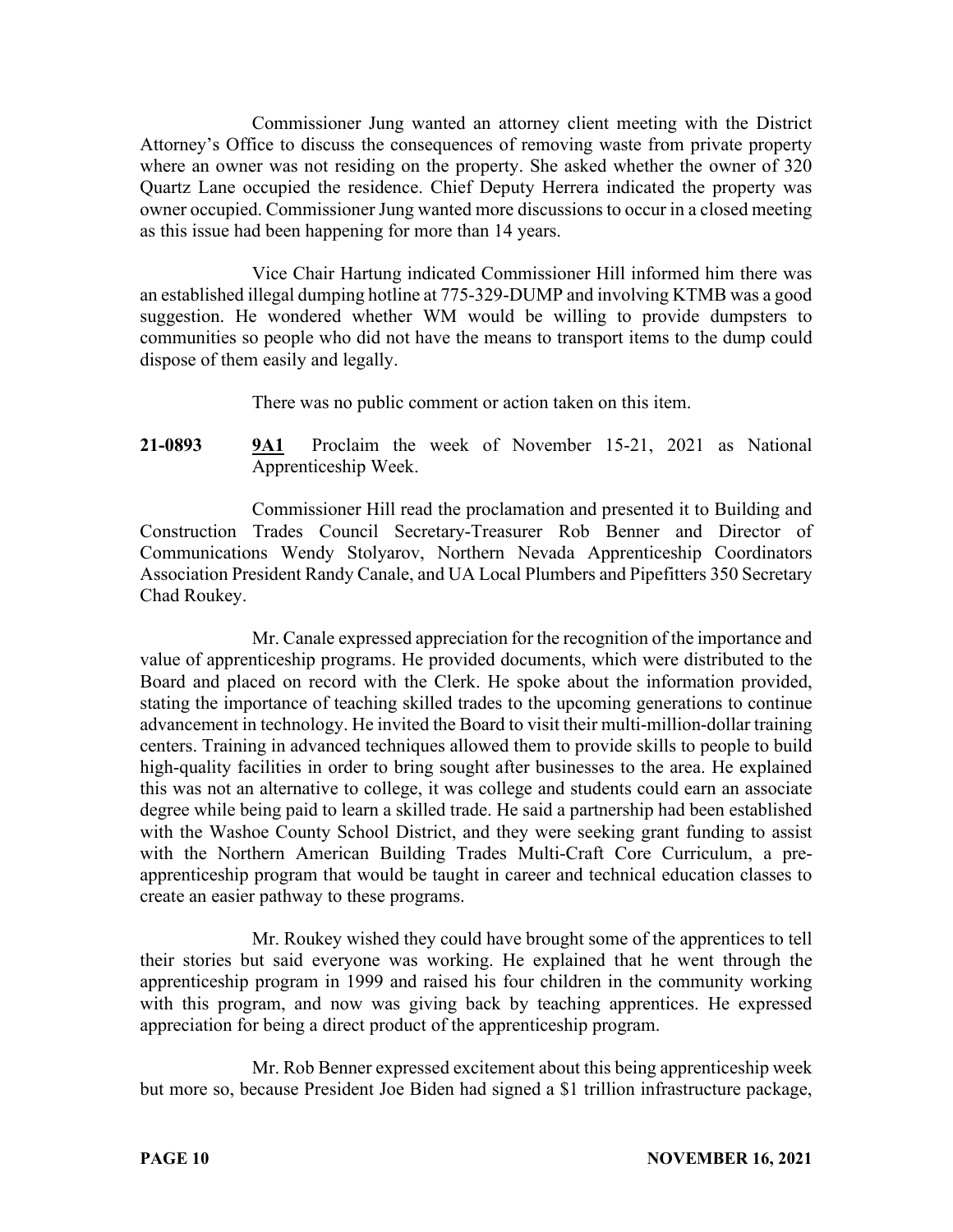which would create 140,000 jobs in Nevada and many opportunities in Washoe County. He asserted this program transformed people's lives.

Vice Chair Hartung wondered whether the County was working with homeless youths at the Eddy House to get those individuals into apprenticeship programs. County Manager Eric Brown said not the Eddy House specifically. Vice Chair Hartung thought the individuals in the Eddy House could be ideal candidates for these programs to help get them out of the system and have them working to learn a skill while earning a living. Mr. Canale replied they did presentations at places like the Eddy House and tried to accelerate their pathways whenever possible. Nevada Revised Statute Chapter 610 was diversifying to bring equitable wages and help to individuals be contributing members of the community. He said not enough people knew about this program and there was a need to communicate that apprenticeship programs led to careers.

## **DONATIONS**

- **21-0894 10A1** Recommendation to accept donations of [\$8,639.12] from various businesses, organizations and individuals for Regional Parks and Open Space programs and facilities; and direct the Comptroller's Office to make the appropriate budget amendments. Community Services. (All Commission Districts.)
- **21-0895 10A2** Recommendation to accept donations to Washoe County Regional Animal Services in the amount of [\$11,525.00] retroactive for the period July 1, 2021 through September 30, 2021, to be used for the humane care and treatment of sick and/or injured, stray, abandoned, or at-risk animals received; express appreciation for these thoughtful contributions; and direct the Comptroller's Office to make the necessary budget amendments. Regional Animal Services. (All Commission Districts.)

Commissioner Hill read the donations.

There was no response to the call for public comment.

On motion by Commissioner Hill, seconded by Commissioner Herman, which motion duly carried on a 4-0 vote with Chair Lucey absent, it was ordered that Agenda Item 10A1 and 10A2 be approved.

# **CONSENT AGENDA ITEMS** – **11A1 THROUGH 11F1**

- **21-0896 11A1** Approval of minutes for the Board of County Commissioners' regular meetings of October 12, October 19, and October 26, 2021. Clerk. (All Commission Districts.)
- **21-0897 11A2** Acknowledge the communications and reports received by the Clerk on behalf of the Board of County Commissioners, including the following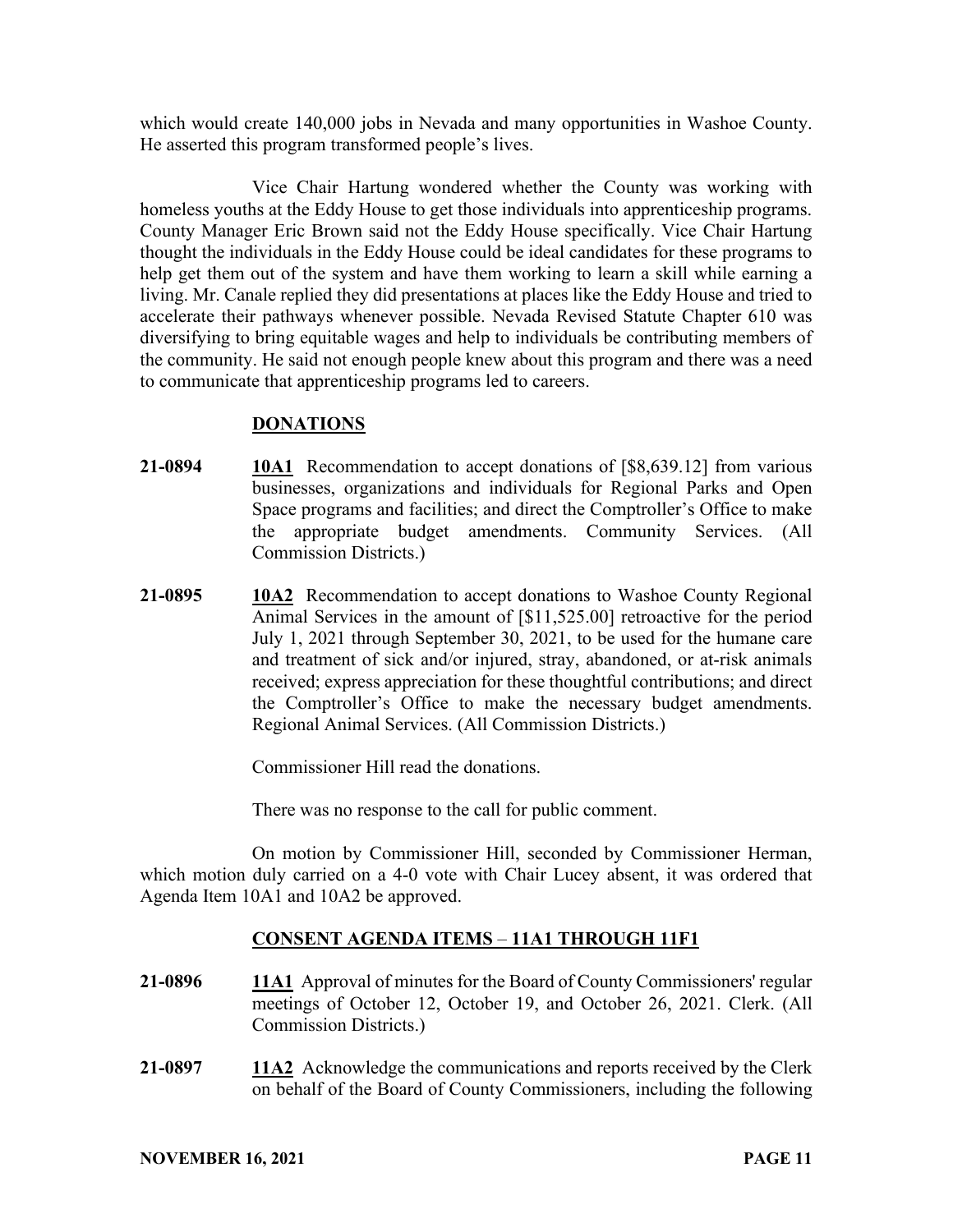categories: Communications; Monthly Statements/Reports; and Annual Statements/Reports. Clerk. (All Commission Districts.)

- **21-0898 11B1** Recommendation to approve Amendment No. 2 to the Agreement for Professional Consulting Services between Washoe County and HDR Engineering, Inc. for the Swan Lake and Silver Lake Inundation Mapping and Hazard Mitigation Strategy Support Services. [This amendment increases the existing agreement by an amount of \$35,868.79 for a total project amount of \$134,849.91]; and extends the date of the Agreement to December 31, 2022. Community Services. (Commission District 5.)
- **21-0899 11C1** Recommendation to approve reclassification of a Licensed Engineer, pay grade QR to the new classification of Senior Project Manager-TRFMA, pay grade RS (Truckee River Flood Management Authority); create two new full-time Office Assistant III positions, pay grade G; reclassification of an Administrative Secretary, pay grade J to an Office Support Specialist, pay grade H; reclassification of a Medium Equipment Operator, pay grade G to Maintenance Worker - Parks, pay grade F (Community Services Department); reclassification of an Advanced Practice Registered Nurse, pay grade R to Human Services Program Specialist, pay grade Q (Human Services Agency); create one new full time Fiscal Compliance Officer position, pay grade N (Manager's Office); as reviewed and evaluated by the Job Evaluation Committee (JEC); and authorize Human Resources to make the necessary changes. [Total fiscal impact \$303,520; Net fiscal impact \$19,894 savings] Human Resources. (All Commission Districts.)
- **21-0900 11D1** Recommendation to approve Federal 2021 Library Services and Technology Act (LSTA) American Rescue Plan (ARP) Act Formula Grant-In-Aid Award Funds from the State of Nevada in the amount of [\$75,000.00, no local match required] for a retroactive term of July 1, 2021 through August 31, 2022 for the purchase of a bookmobile to expand and improve library outreach services to various parts of Washoe County; direct the Comptroller's Office to make the necessary budget amendments; and the Director to sign the grant award documents. Library. (All Commission Districts.)
- **21-0901 11E1** Recommendation for termination of a Lease Agreement between Washoe County and the United States Department of Agriculture Forest Service (Lease No. 1291S801L1902 and Lease Amendment No. 1291S801L1902PL001) for space at 855 Alder Avenue, Incline Village, Nevada, dated October 6, 2020 (annual revenue of \$22,056) and grant authority for the County Manager or his designee to execute the termination effective November 30, 2021. Manager's Office. (Commission District 1.)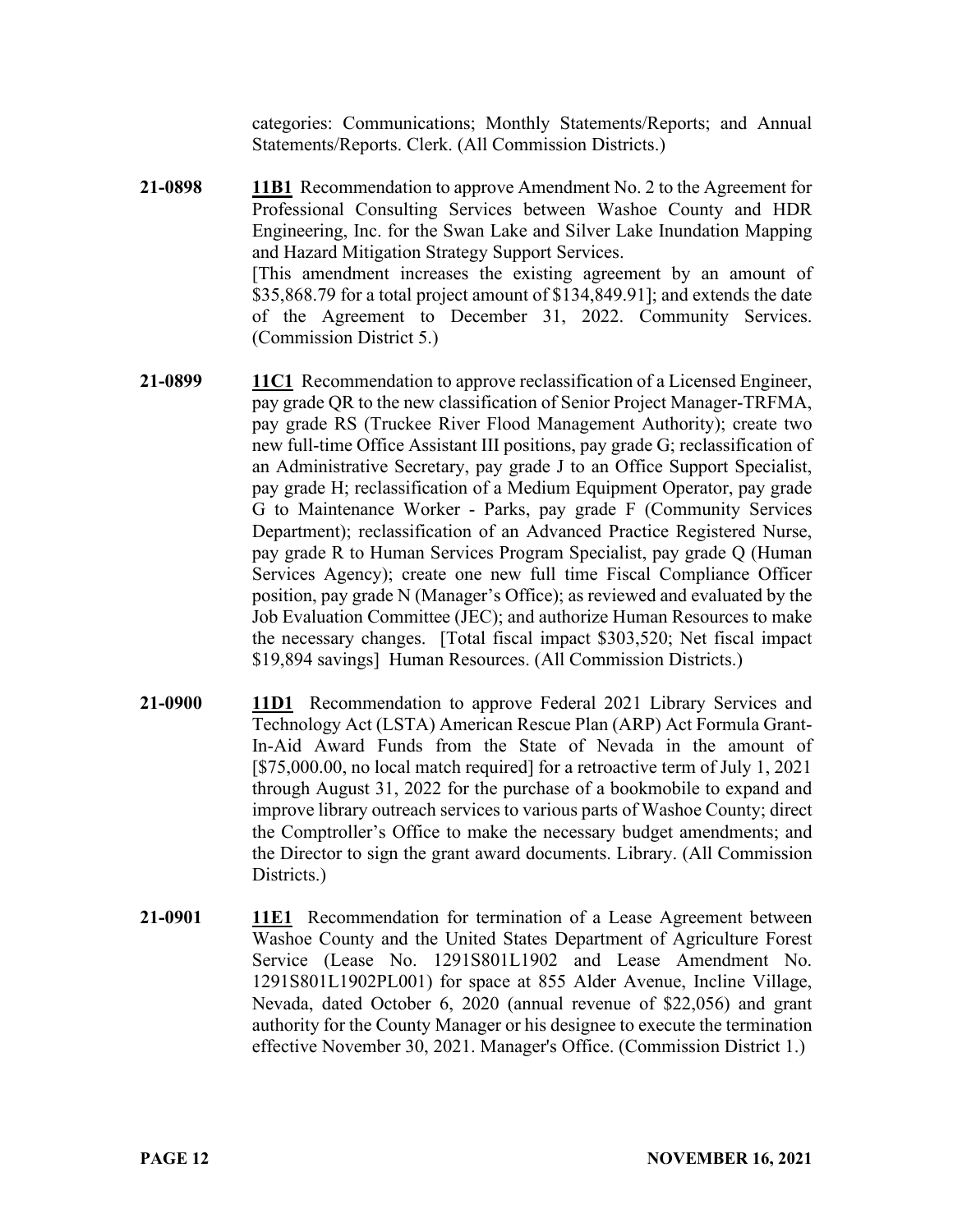**21-0902 11F1** Recommendation to accept a Grant Award from the Dave and Cheryl Duffield Foundation in the amount of [\$15,000.00; no County match] retroactive to October 1, 2021 through March 31, 2022, to support lifesaving animal rescue response during wildfire season; approve the transfer of a vehicle trailer to the Washoe County Regional Animal Services fleet managed by Equipment Services; and direct the Comptroller's Office to make the necessary budget amendments. Regional Animal Services. (All Commission Districts.)

With regard to consent item 11A2, County Clerk Jan Galassini stated the Clerk's Office submitted new documents because the C&R report posted with the agenda was incorrect. She said the correct documents had been posted online.

Commissioner Herman referred to consent item 11B1 and observed there were two very different opinions on this issue. She noted the people who experienced flooding saw the removal of the barriers with apprehension while people who wanted to drive faster on that road saw it as a good thing. She said this issue was somewhat related to reclamation in Lemmon Valley. She mentioned the amount listed on agenda item 12 for reclamation in the southern part of the County and compared it to the amount allocated to this issue in the northern part of the County. She noted this issue had persisted for over five years without a real solution.

In response to Commissioner Herman's comments, Vice Chair Hartung noted he asked for the elevation and widening of Lemmon Drive to help correct many of those issues. He said agenda item 12 was a very different type of issue which was paid for by rate payers at the sewer treatment plant. Commissioner Herman stated she received comments from a constituent about Lemmon Drive. Vice Chair Hartung indicated he would be happy to discuss the issue as a future agenda item or outside of a meeting.

There was no public comment on the consent agenda items listed above.

On motion by Commissioner Hill, seconded by Commissioner Herman, which motion duly carried on a 4-0 vote with Chair Lucey absent, it was ordered that Consent Agenda Items 11A1 through 11F1 be approved.

#### **BLOCK VOTE – 12 THROUGH 15**

**21-0903 AGENDA ITEM 12** Recommendation to authorize MWH Constructors and KG Walters Construction (MWH&KGW), a joint venture, as the Construction-Manager-At-Risk (CMAR), and approve Guaranteed Maximum Price Agreement (GMP) 3B, to construct Bioreactors 3 and 4 - Walls and Facility Upgrades, which are a part of the South Truckee Meadows Water Reclamation Facility 2020 Expansion Project, in the amount of [\$9,641,068.00]; and approve a separate project contingency/owner allowance fund [in the amount of \$3,205,400.00]. Community Services. (Commission District 2.)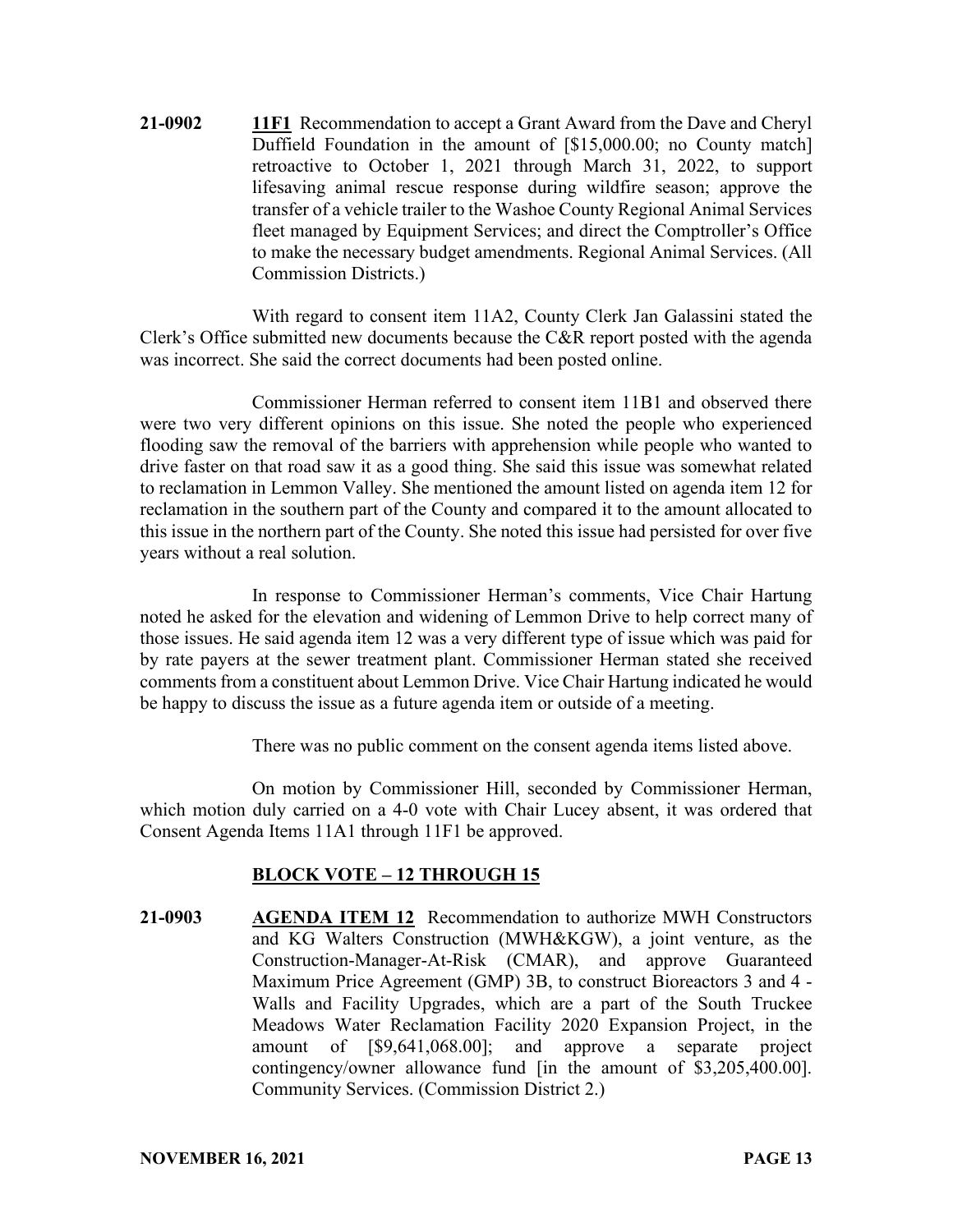Vice Chair Hartung asked for clarification of this item. Assistant County Manager Dave Solaro said the South Truckee Meadows Water Reclamation Facility (STMWRF) was the sewer treatment plant for much of the unincorporated Washoe County and parts of the City of Reno; it was not a storm water plant. He said new construction as well as rate payers would fund this expansion.

Vice Chair Hartung asked whether the project was bonded and would be paid back through ratepayer fees. Mr. Solaro replied yes.

There was no response to the call for public comment.

On motion by Commissioner Hill, seconded by Commissioner Herman, which motion duly carried on a 4-0 vote with Chair Lucey absent, it was ordered that Agenda Item 12 be authorized and approved.

**21-0904 AGENDA ITEM 13** Recommendation to: (1) award a bid and approve the Agreement to the lowest responsive, responsible bidder for the Washoe County Sheriff Office Bunk Replacement Project at 911 Parr Blvd, Reno, PWP-WA-2021-398, [staff recommends Simerson Construction LLC, in the amount of \$544,542 (base bid of \$317,213 plus a bid alternate of \$227,329)]; and (2) approve a separate project contingency fund [in the amount of \$27,165] for a total project budget not to exceed \$571,707. Community Services. (Commission District 3.)

There was no response to the call for public comment.

On motion by Commissioner Hill, seconded by Commissioner Herman, which motion duly carried on a 4-0 vote with Chair Lucey absent, it was ordered that Agenda Item 13 be awarded and approved.

**21-0905 AGENDA ITEM 14** Recommendation to approve the creation of two new unfunded "overfill" full-time Human Services Case Worker III positions within the Child Protective Services Fund (228), pay grade Y/NN to be utilized for training of case workers; as reviewed and evaluated by the Job Evaluation Committee (JEC); and authorize Human Resources to make the necessary changes. [Total fiscal impact \$255,254, Net fiscal impact \$0; General Fund fiscal impact \$0]. Human Services Agency. (All Commission Districts.)

There was no response to the call for public comment.

On motion by Commissioner Hill, seconded by Commissioner Herman, which motion duly carried on a 4-0 vote with Chair Lucey absent, it was ordered that Agenda Item 14 be approved and authorized.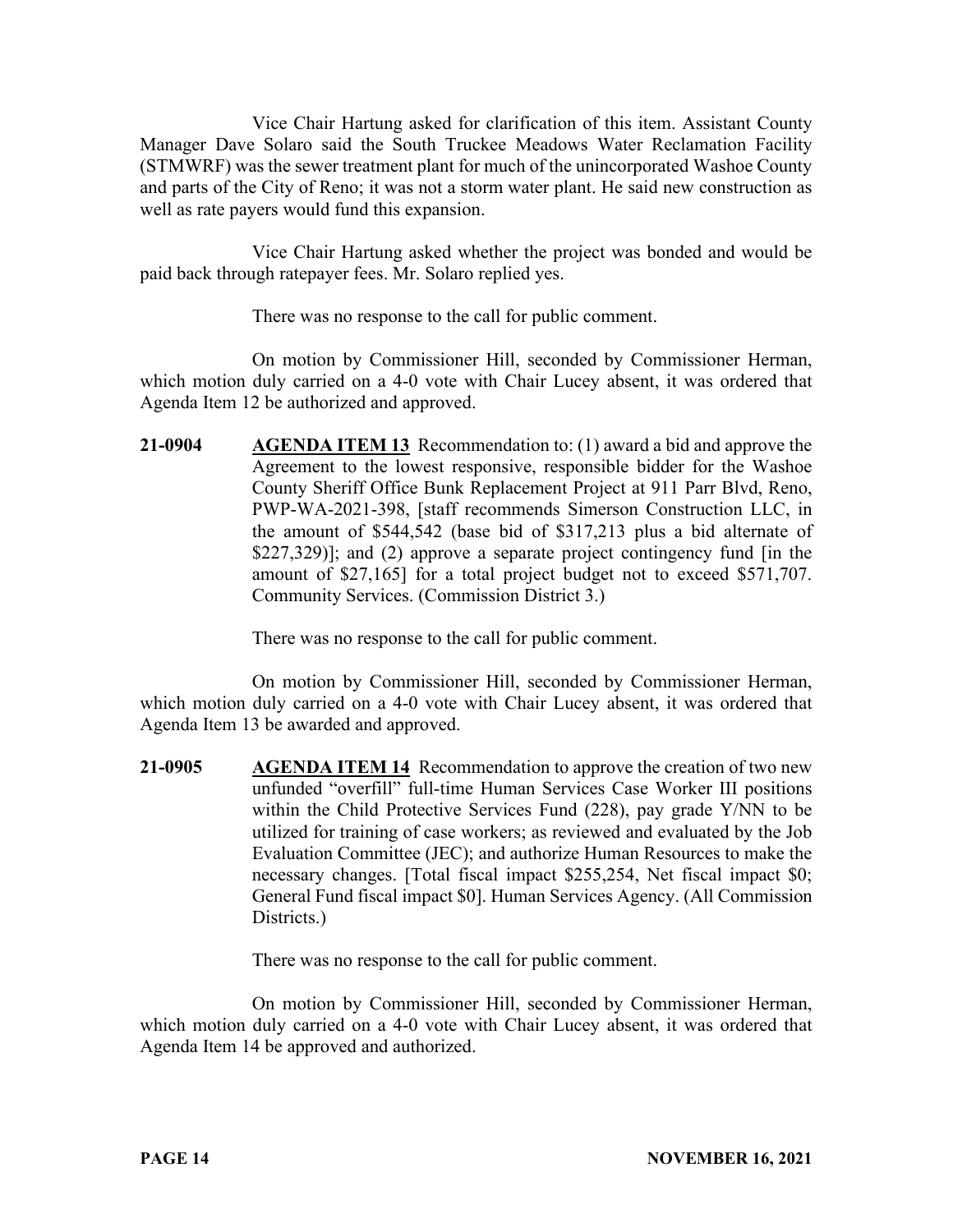**21-0906 AGENDA ITEM 15** Recommendation to approve and accept the Sub-Recipient Agreement for Management of Shelter Operations of the Nevada Cares Campus between City of Reno and Washoe County retroactive from September 1, 2021 to June 30, 2022 in an amount not to exceed \$3,795,423; Funding is derived from the City of Reno's Community Development Block Grants (CDBG) [\$1,364,012, no match] and [\$953,797, no match] and Emergency Solutions Grants (ESG) [\$377,614, no match] and [\$1,100,000, no match]; and if approved, direct the Comptroller's Office to make the necessary budget amendments. Manager's Office. (All Commission Districts.)

There was no response to the call for public comment.

On motion by Commissioner Hill, seconded by Commissioner Herman, which motion duly carried on a 4-0 vote with Chair Lucey absent, it was ordered that Agenda Item 15 be approved, accepted, and directed.

**21-0907 AGENDA ITEM 18** Introduce and conduct a first reading of an ordinance amending the Washoe County Code at Chapter 110 (Development Code), Article 406, by adding a new section which allows the Director of the Planning and Building Division to approve a modification of standards (Director's Modification) to reduce the front yard setback (as otherwise required by the underlying regulatory zone) by up to 10 feet when the edge of pavement or curb of the adjacent public right-of-way (ROW) of a local residential street is more than 20 feet from the property line. The Director's Modification must include a finding that the adjacent ROW is not planned for a future road expansion and must consider roadway safety and snow storage. Additionally, the County Engineer may request that Washoe County be released from any liability relating to street maintenance operations; and other matters necessarily connected therewith and pertaining thereto. If supported, set the public hearing for second reading and possible adoption of the Ordinance for December 14, 2021. Community Services (All Commission Districts.)

The Chair opened the public hearing.

County Clerk Jan Galassini, read the title for Bill No. 1864.

Vice Chair Hartung said this item was a housekeeping measure. He asked whether this Ordinance would bring some other nonconforming parcels into conformance or whether it would only affect new permits. Planner Julee Olander thought only new permits would be affected. She said anything in the past would have already been managed by variances but going forward applicants would need to apply for a director's modification permit that would be routed through different departments for review.

There was no response to the call for public comment on this item.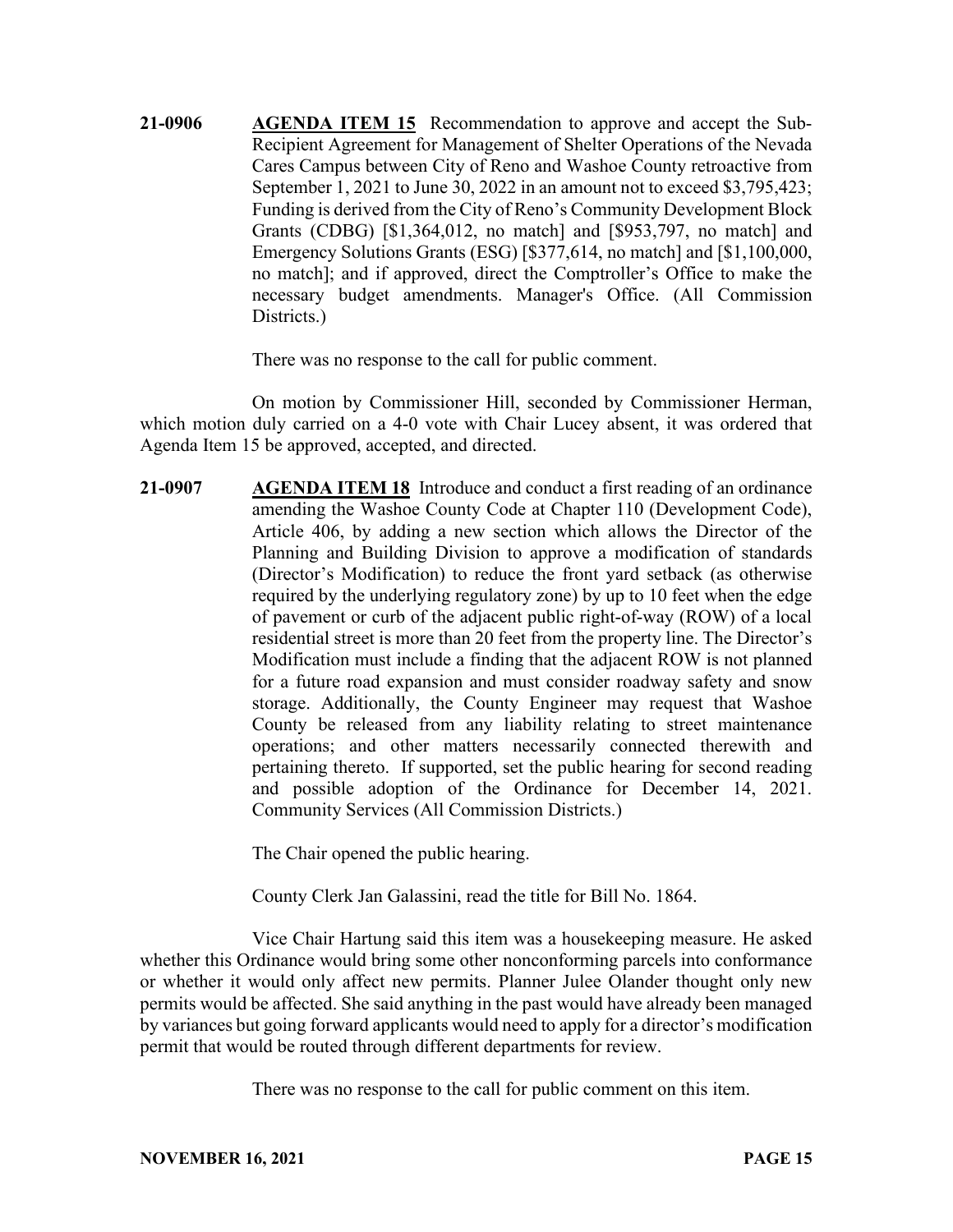Bill No. 1864 was introduced by Commissioner Hill, and legal notice for final action of adoption was directed.

**21-0908 AGENDA ITEM 19** Introduction and first reading of an ordinance amending the Regional Road Impact Fee (RRIF) General Administrative Manual (GAM) and the RRIF Capital Improvement Plan (CIP) with revised fees. The RRIF is an NRS chapter 278B impact fee designed to generate revenue for the construction of regional roads and associated improvements in the community that was first passed in 1996 and has since been periodically amended upon the adoption by the Regional Transportation Commission (RTC) of updated versions of the GAM, CIP and fees. The amount of the fees is based on the most recent version of the CIP in effect and is calculated according to the formula set forth in the GAM. The current amendments to the GAM consist of the 7th Edition RRIF GAM that has been approved by RTC for recommendation to governing bodies of the county and cities, as well as associated updates to the CIP and fees. Revised fees range from a 0.70% decrease to a 6.19% increase; and for other matters necessarily connected therewith and pertaining thereto; and set a public hearing for possible adoption of the ordinance, for December 14, 2021. Community Services. (All Commission Districts.)

The Chair opened the public hearing.

Janis Galassini, County Clerk, read the title for Bill No. 1865.

RTC Project Manager Dale Keller, conducted a PowerPoint presentation, a copy of which was placed on file with the Clerk. He reviewed slides with the following titles: Regional Road Impact Fee; Why the RRIF Update; RRIF Program  $(3 \text{ slides})$ ;  $7^{\text{th}}$ Edition RRIF GAM; Development of RRIF Fees (2 slides); Travel Demand Model; 2050 RTP; Regional Road Impact Fee; Net Cost per Service Unit; 7<sup>th</sup> Edition Fee Schedule (2) slides); Summary of Changes; Next Steps for Adoptions; and Questions.

Mr. Keller said the RRIF program needed to conform with RTC's long-term 2050 regional transportation plan. He stated Washoe County would collect impact fees through the building permit process, transfer those fees to the RTC, and then RTC would use the funds to help build capacity on regional roads. He said Washoe County, the Cities of Reno and Sparks, and the RTC entered into a four-party interlocal cooperative agreement to outline the roles and responsibilities of the program. He indicated the review process consisted of three steps: first the Truckee Meadows Regional Planning Agency (TMRPA) assessed the type of growth, second the RTC identified the capacity improvements needed, and the third the RRIF program determined the new development's share of the capacity improvement costs.

Mr. Keller explained that in the first step of the review process the RTC used the TMRPA consensus forecast to estimate growth over the next 10 years. The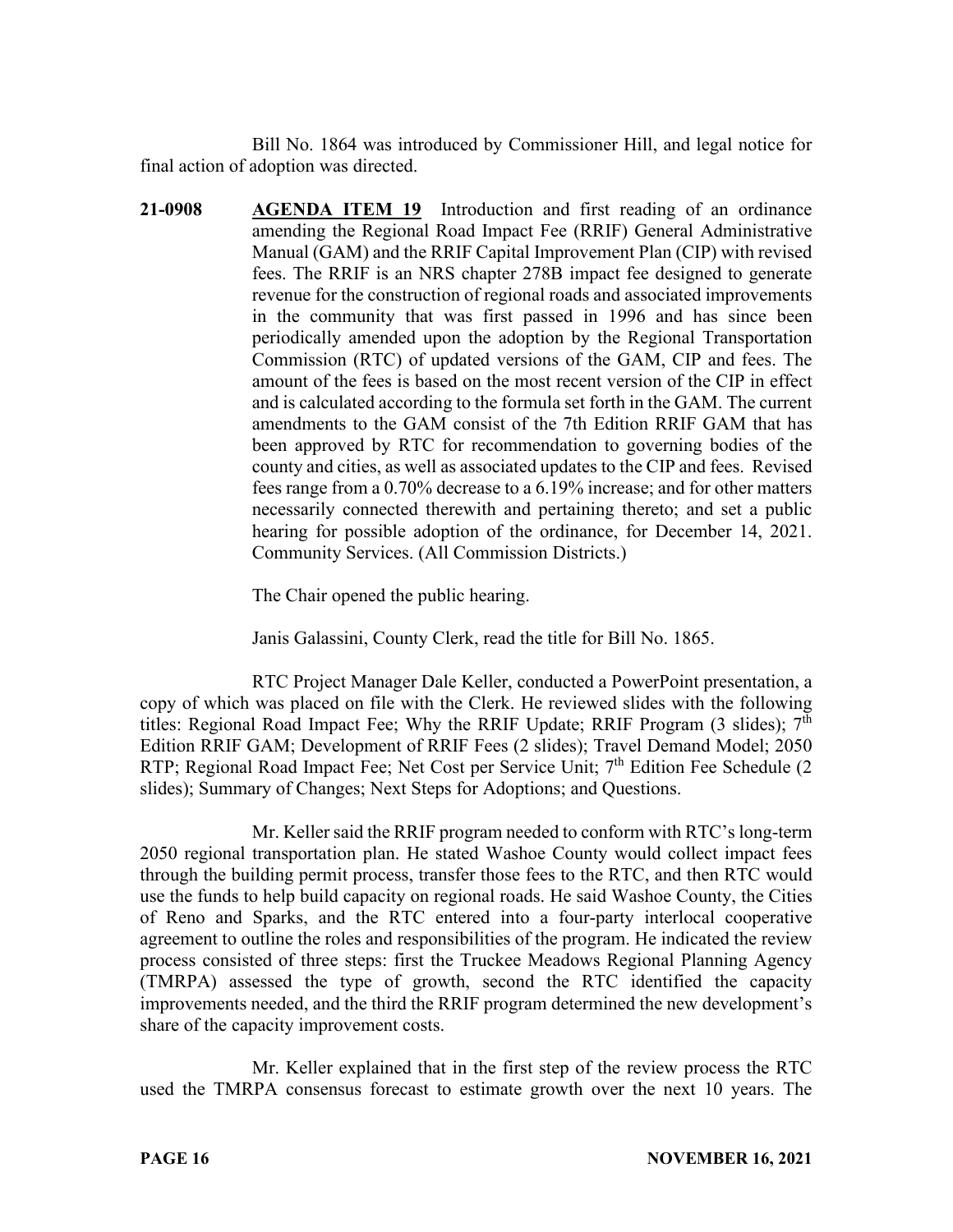estimate was then converted to vehicle miles traveled (VMT). He said the VMT was the standard measurement that linked supply, or roadway capacity, and demand which was the traffic generated by new development. He indicated that in the second step of the review the RTC assigned population employment to parcels or zones through the RTC's travel demand model. He noted the RTC only used impacts to the regional road network for the RRIF program; impacts to local streets and the freeway or highway systems were excluded. He said the process was then aggregated and repeated over every zone to determine the average trip length for RTC's service areas. The final part of the equation would be to calculate the cost. He said the first 10 years included in the 2050 regional transportation plan would be reviewed to determine the necessary improvements. He noted all fees collected in a service needed to be used in that same service area. He said based on where growth was occurring the developers' fair share was approximately \$132 million for the next 10 years. He reviewed charts of the fees for each type of individual land use type, noting the single-family residence fees increased approximately six percent in the north and five percent in the south. He said the rate increase for single-family residences was directly correlated with the U.S. Census Bureau's 2019 community survey data showing Washoe County had many more vehicles, so it was a very specific rate calculation.

Vice Chair Hartung said he disagreed with the way RRIF fees were calculated. He questioned how RRIF fees could remain flat considering it cost more to build a road this year than it did the prior year. He knew those costs directly affected the cost of a house and the County was trying to make housing more affordable, but ultimately taxpayers would bear the burden. He asked whether the RRIF fees included capacity improvements that could be conditions of approval by one of the three jurisdictions. Mr. Keller replied the fees could be entered into an offset waiver agreement if it was on the capital improvement plan and the development was also conditioned for those improvements. Vice Chair Hartung said that would be the Capital Contribution Front-End Agreement (CCFEA). Mr. Keller confirmed the agreement had historically been known as a CCFEA.

Vice Chair Hartung opined the RRIF fees did not cover the costs sufficiently. Commissioner Jung said she agreed with Vice Chair Hartung's concerns regarding the RRIF.

There was no response to the call for public comment on this item.

Bill No. 1865 was introduced by Commissioner Hill, and legal notice for final action of adoption was directed.

## **21-0909 AGENDA ITEM 20** Public Comment.

Mr. Derek Sonderfan thanked the Board, Chair Lucey, County Manager Eric Brown, and Assistant County Manager Dave Solaro for treating the pandemic with the gravity it deserved. He noted public commenters invariably cited either the Stanford Study or America's Frontline Doctors when they said the Board needed to trust the real science. He noted the Stanford Study had nothing to do with Stanford University, was not